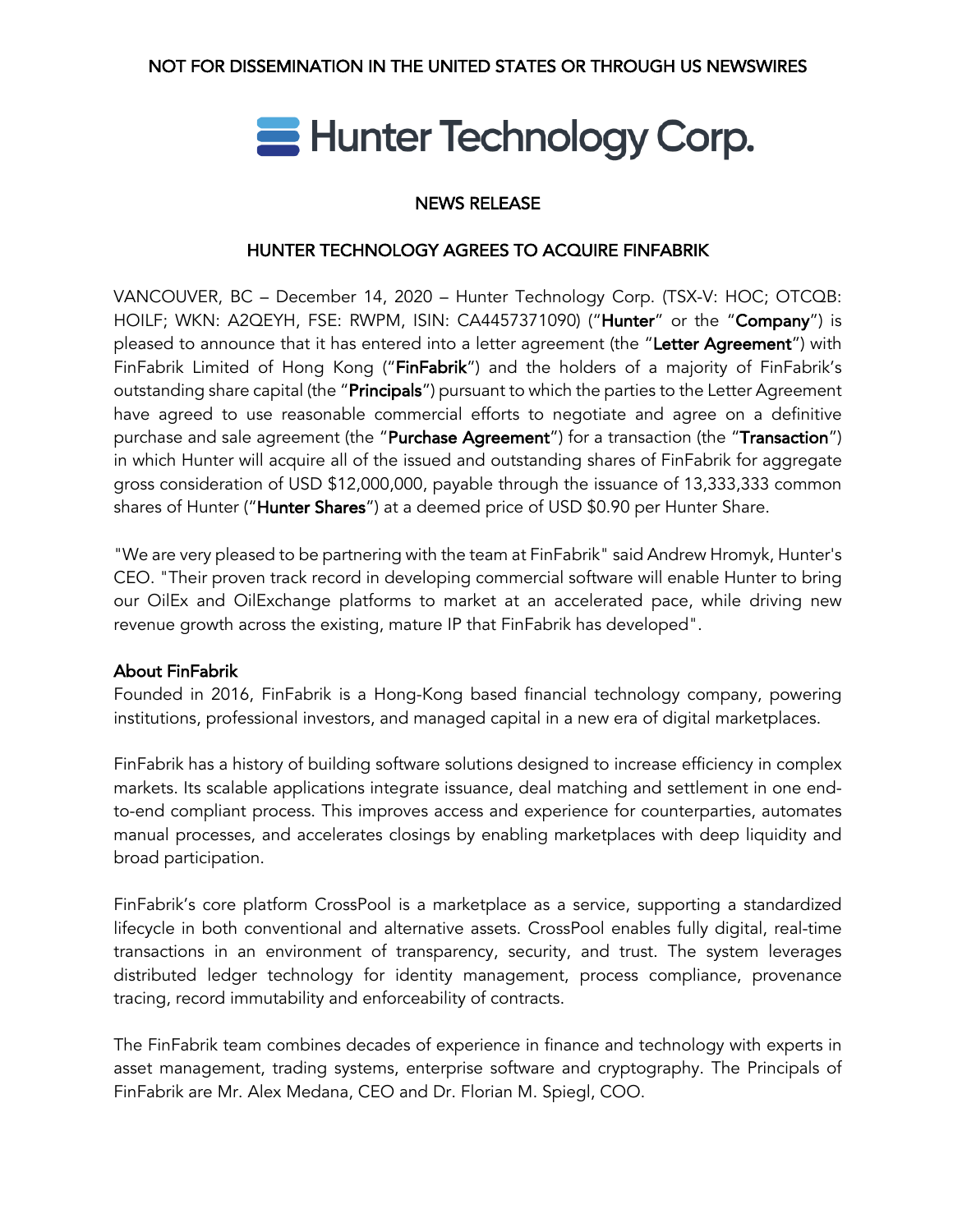"We are thrilled to combine forces with seasoned executives who share a common vision to enter a new era in physical oil trading. There is strong synergy in combining Hunter's expertise and network in the traditional oil industry with our leadership in marketplace technology. For FinFabrik this opens our next chapter and confirms our strategy to partner with industry-leading innovators" said Alex Medana.

"The oil industry as market essential to the global economy is at an inflection point" added Florian Spiegl. "Intense competition, shifting supply and demand and the need to be more sustainable create one of the industry's most transformative moments. This offers the tremendous opportunity for competitive players to be at the forefront of a new age. I'm excited about our partnership with Hunter to build an agile, technology-led provider of global market access for independent producers."

### Transaction Terms

The Letter Agreement provides that the parties will use reasonable commercial efforts to negotiate and agree on the Purchase Agreement for the Transaction by December 18, 2020, and sets forth the general terms of the Transaction to be reflected in the definitive Purchase Agreement. These terms include the issuance of 13,333,333 Hunter Shares to the holders of FinFabrik ordinary shares (the "FinFabrik Shareholders") at a deemed price of USD \$0.90 per Hunter Share for gross consideration of USD \$12,000,000. The Hunter Shares issued to the FinFabrik Shareholders in connection with the Transaction will be subject to contractual hold periods of up to one year. The Purchase Agreement will include usual and customary representations and warranties and pre-closing covenants to conduct the business of FinFabrik in the ordinary course until closing. Closing of the Transaction will be subject to approval by the respective boards of Hunter and FinFabrik as well as standard closing conditions, including completion of Hunter's due diligence review of FinFabrik, settlement of certain related party debts of FinFabrik prior to closing, and the delivery of audited financial statements of FinFabrik to Hunter. It is anticipated that the Principals will be appointed as directors and/or officers of Hunter at Closing, in roles and on terms to be negotiated by the Principals and Hunter. No finder's fees will be paid in respect of the Transaction.

The Letter Agreement also provides that the FinFabrik Shareholders and other parties may, concurrent with the execution of the Purchase Agreement, subscribe for additional Hunter Shares in a non-brokered private placement (the "Private Placement") with gross proceeds to Hunter of not more than USD \$3,000,000 and at a price of USD \$0.75 per Hunter Share. Proceeds of the Private Placement would be used for general working capital purposes. Hunter Shares issued pursuant to the Private Placement will be subject to both a statutory and Exchange hold period of four months and a day from the date of closing. The Transaction and the Private Placement are expected to close on or before December 31, 2020. The Transaction and the Private Placement are subject to receipt of all required approvals, including approval of the TSX Venture Exchange.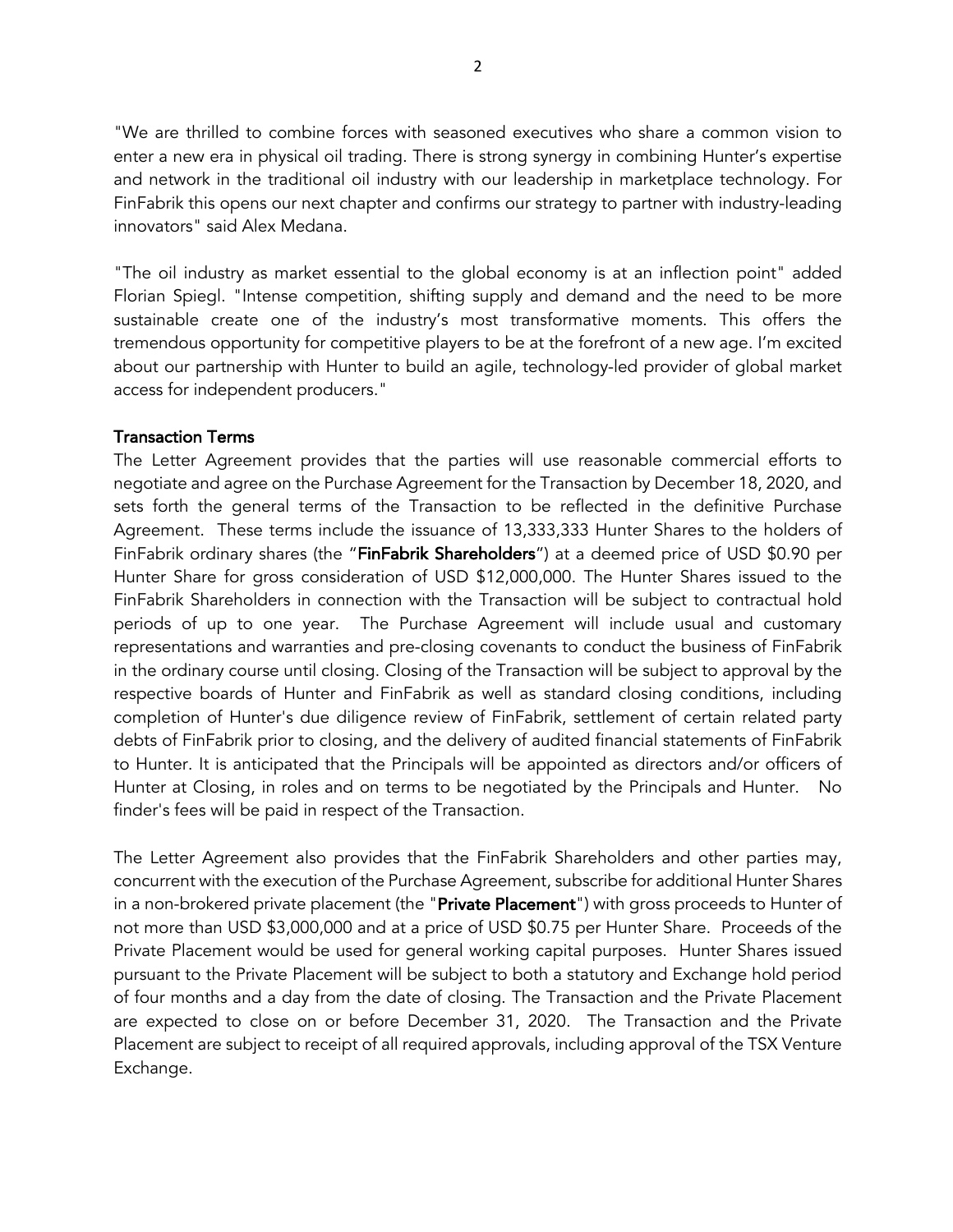#### About Hunter Technology Corp.

Hunter Technology Corp. is an oil industry service provider developing interactive platforms to enable the facilitation of physical oil transactions throughout the trade lifecycle, with more favourable economics for producers and access to a fair market for all. Through oilex.com Hunter will operate a physical oil marketplace to facilitate the buying and selling of physical oil by independent producers to corporate consumers, traders and sovereign purchasers. And through oilexchange.com, Hunter will offer robust supply chain management tools that track physical oil throughout the supply chain and automate the reporting process.

#### ON BEHALF OF THE BOARD OF DIRECTORS

Andrew Hromyk Chief Executive Officer (888) 977-0970

For further information, visit our website at www.huntertechnology.com

NEITHER TSX VENTURE EXCHANGE NOR ITS REGULATION SERVICES PROVIDER (AS THAT TERM IS DEFINED IN POLICIES OF THE TSX VENTURE EXCHANGE) ACCEPTS RESPONSIBILITY FOR THE ADEQUACY OR ACCURACY OF THIS RELEASE.

THIS PRESS RELEASE, REQUIRED BY APPLICABLE CANADIAN LAWS, IS NOT FOR DISTRIBUTION TO U.S. NEWS SERVICES OR FOR DISSEMINATION IN THE UNITED STATES, AND DOES NOT CONSTITUTE AN OFFER TO SELL OR A SOLICITATION OF AN OFFER TO SELL ANY OF THE SECURITIES DESCRIBED HEREIN IN THE UNITED STATES. THESE SECURITIES HAVE NOT BEEN, AND WILL NOT BE, REGISTERED UNDER THE UNITED STATES SECURITIES ACT OF 1933, AS AMENDED, OR ANY STATE SECURITIES LAWS, AND MAY NOT BE OFFERED OR SOLD IN THE UNITED STATES OR TO U.S. PERSONS UNLESS REGISTERED OR EXEMPT THEREFROM.

#### Cautionary Statement Regarding Forward-Looking Information.

*This news release contains certain statements which may constitute forward-looking statements or information regarding Hunter's business development plans. Such forward-looking statements are subject to numerous risks and uncertainties, some of which are beyond Hunter's control, including execution risk, market risk, industry risk, the impact of general economic conditions and*  competition from other industry participants, stock market volatility, the ability to access sufficient capital from internal and external *sources, the ability of Hunter and FinFabrik to agree to terms for a Purchase Agreement, If at all, the FinFabrik Shareholders agreeing*  to the Purchase Agreement in a timely manner, Hunter completing a satisfactory due diligence review of FinFabrik, Hunter reaching *an agreement with the Principals to serve with Hunter following Closing, receipt of any required corporate and regulatory approvals, and closing of the Transaction. In addition, there Is no guarantee that any FinFabrik Shareholders will subscribe to the Private Placement. Although Hunter believes that the expectations in its forward-looking statements are reasonable, they are based on*  factors and assumptions concerning future events which may prove to be inaccurate. Those factors and assumptions are based upon currently available information. Such forward-looking statements are subject to known and unknown risks, uncertainties and *other factors that could influence actual results or events and cause actual results or events to differ materially from those stated, anticipated or implied in the forward-looking statements. As such, readers are cautioned not to place undue reliance on the forward*looking statements, as no assurance can be provided as to future results, levels of activity or achievements. The forward-looking *statements contained in this news release are made as of the date of this news release and, except as required by applicable law, Hunter does not undertake any obligation to publicly update or to revise any of the included forward-looking statements, whether as a result of new information, future events or otherwise. The forward-looking statements contained in this document are expressly qualified by this cautionary statement. Trading in the securities of Hunter should be considered highly speculative. There can be no assurance that Hunter will be able to achieve all or any of its proposed objectives. Please review Hunter's Filing Statement dated*